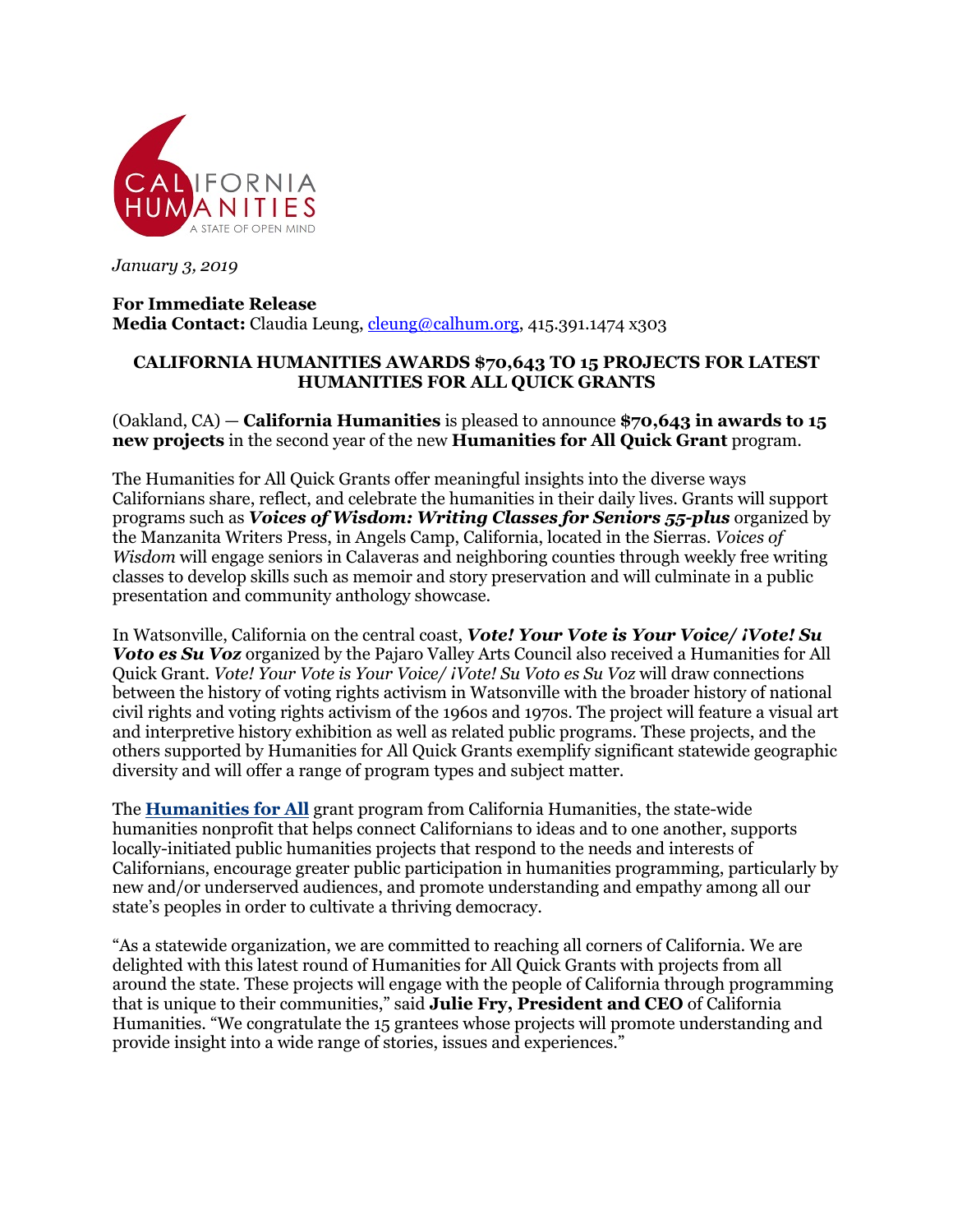## **WINTER 2019 HUMANITIES FOR ALL QUICK GRANT AWARDS**

*Note: In this round of Humanities for All Quick Grant Awards, in addition to continuing consideration of all eligible project applications on any topic, using any mode or format and reaching any public audience, California Humanities designated two specific funding focus areas, Arts & Humanities (denoted by "+") and Youth Voices (denoted by "\*").*

### **Accoutrements: A Public Literary Series Avenue 50 Studio Inc., Highland Park, CA Project Director: Jessica Ceballos y Campbell Grant Amount: \$5,000**

*Accoutrements* will engage the community of Northeast Los Angeles in a year-long series of 16 poetry readings featuring bilingual (Spanish/English) chapbook publications, accompanying visual art exhibits and interdisciplinary events presented at Avenue 50 Studio and in collaboration with the Poetry Reading Series *La Palabra.* Art exhibits and poetry readings organized around the themes of the environment, mental health, displacement and technology and having an emphasis on the perspectives of communities of color will culminate in an event at the Audubon Center at Deb's Park in 2019.

### **Black Joy: Poetry with Young Black Men\* Chapter 510 Ink, Oakland, CA Project Director: Janet Heller Grant Amount: \$4,790**

*Black Joy* will engage young black men in Oakland, California in a ten-week poetry workshop facilitated by poet Daniel Summerhill in the winter of 2019. The poetry workshop is designed to be a safe space for young people to explore their voices and use poetry to express their perspectives. Readings will include selections from the canon of African American poetry and literature, and the workshop will also have a focus on the meaning of belonging and not belonging as experienced through microagressions. The participants will present their work at a reading in June 2019 and produce an anthology through a partnership with Nomadic Press.

## **Contemporary Chumash Culture Speaker Series Oakbrook Park Chumash Indian Corporation, Thousand Oaks, CA Project Director: Barbara Tejada**

## **Grant Amount:** \$3,378

The project is a nine-program speaker series highlighting a variety of contemporary Chumash tribal humanities practitioners discussing cultural revitalization, persistence and scholarship. Topics include: language revitalization, living maritime traditions, continuing effects of missionization on the California Indian community, traditional craftsmanship (e.g. basketweaving, stone carving), contemporary approaches to storytelling, indigenous archaeology, environmental stewardship from a native perspective and American Indian legal issues. The free evening programs will be held at the Chumash Indian Museum monthly in 2019.

## **Joe Turner's Come and Gone by August Wilson+ Intrepid Shakespeare Company dba Intrepid Theatre Company, Encinitas, CA Project Director: Tiffany Tang**

## **Grant Amount: \$5,000**

Intrepid Theatre Company will create three post-show discussions in February and March 2019 surrounding the production of August Wilson's *Joe Turner's Come and Gone* to address themes central to the play such as race relations, social justice and how these issues resonate in current society. Three community panel discussions and pop-up performances from the play at libraries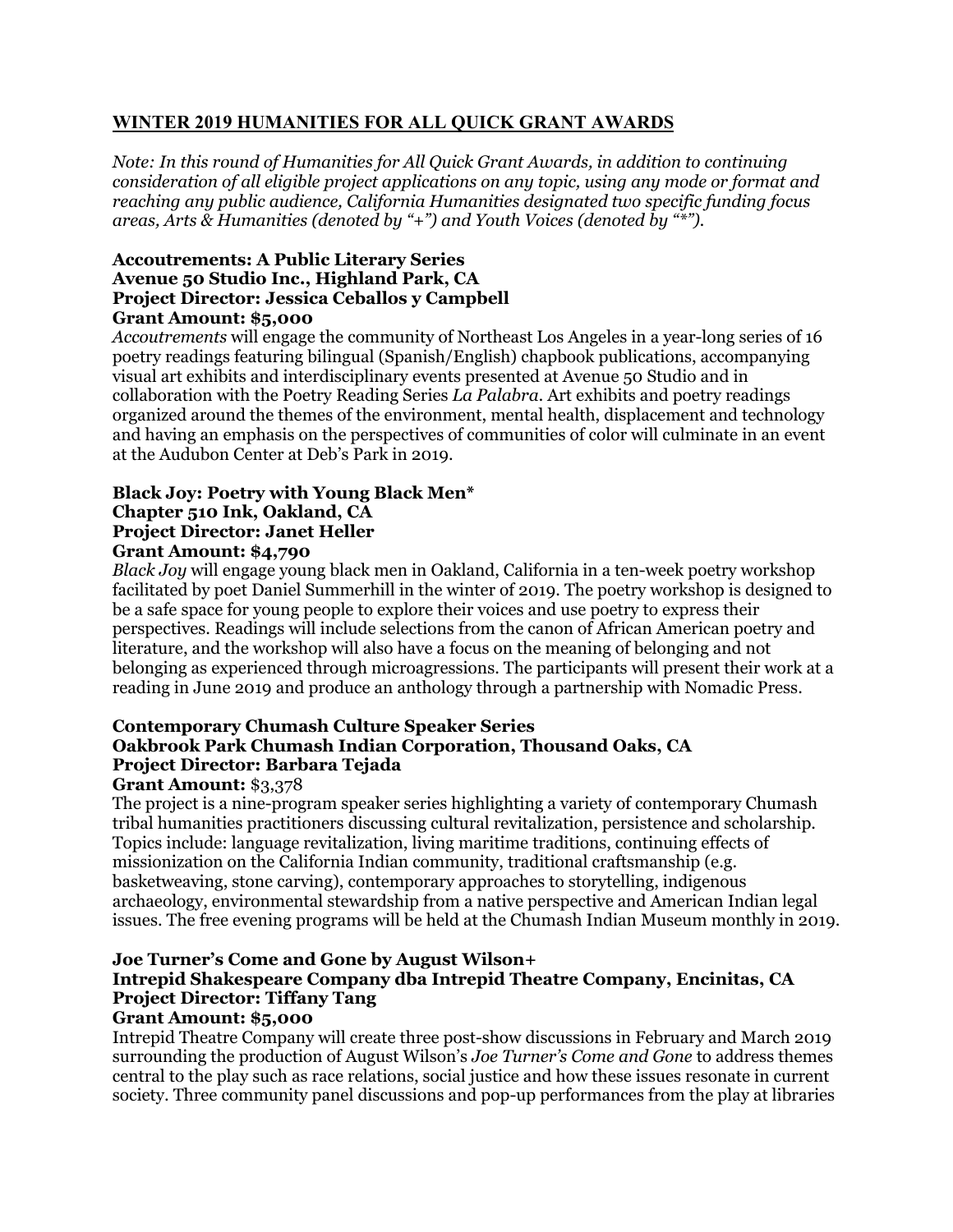and community centers will catalyze community conversations. These discussions will lead to greater depth of understanding of the relevance of August Wilson's plays and the enduring humanities work of this significant American playwright.

### *Mǝǝmento***: Before and** *'Aksum Belle:* **Afterwards+ CSU Chico Research Foundation, Chico, CA Project Director: Kelly Lindner Grant Amount: \$4,950**

The Jacki Headley University Art Gallery and Janet Turner Print Museum at California State University, Chico have partnered to present the exhibitions *Mǝǝmento: Before and 'Aksum Belle: Afterwards* with indigenous artist Jacob Meders, a member of the Mechoopda Indian Tribe of Chico Rancheria, California. The coordinated exhibitions and related public programs will explore Native American identity and colonial and post-colonial mindsets through the print collection of the Turner Print Museum in conjunction with a site-specific work created by the artist. A curator walk and talk event and an artist talk in February 2019 will engage the public.

## **Our Community Reads Friends of the Santa Cruz Public Libraries Inc., Santa Cruz, CA Project Director: Alison Bruesehoff**

### **Grant Amount: \$4,700**

*Our Community Reads* launched in January 2018 by the Aptos Chapter of the Friends of the Santa Cruz Public Libraries and aims to promote the cultural, intellectual and emotional enrichment that comes from reading by hosting in-depth discussions around important and universal topics. In 2019, *Our Community Reads* will examine book *The Death & Life of Monterey Bay: A Story of Revival* by Stephen R. Palumbi and Carolyn Sotka. Associated programming will include a speaker series, documentary screenings, mobile library events, a trivia night, poetry event and two book discussion groups around the topic of the history of Monterey Bay and the future of water and land stewardship.

#### **Portraits of Courage+ Veterans Memorial Court Alliance, Los Angeles, CA Project Director: Robert Horsting Grant Amount: \$5,000**

*Portraits of Courage* is an exhibition and oral history project bringing to life the stories of three generations of Japanese American veterans and those of their fallen comrades. The Veterans Memorial Court Alliance, photographer Shane Sato, and oral historian Robert Horsting will present an exhibition at the Japanese American Cultural and Community Center in downtown Los Angeles in Fall 2019. New portraits and interviews of Japanese American Korean and Vietnam War veterans will be presented as well as a short video documentary developed by high school and community college students addressing themes of the immigrant experience, wartime history, service to country and parallels to present day immigrants. The exhibit will also discuss the historical connection between the perception of ethnic minority groups' loyalty to country, the rights of citizenship and military service. Programming will also consider contemporary immigrants serving in the military and their relationships to these issues.

## **REEL JAPAN: Stories From East and West El Dorado Arts Council, Placerville, CA Project Director: Terry LeMoncheck**

## **Grant Amount: \$5,000**

June 7, 2019 is the 150th anniversary of the founding of Wakamatsu Tea and Silk Farm Colony, the first Japanese colony in the US. El Dorado Arts Council and American River Conservancy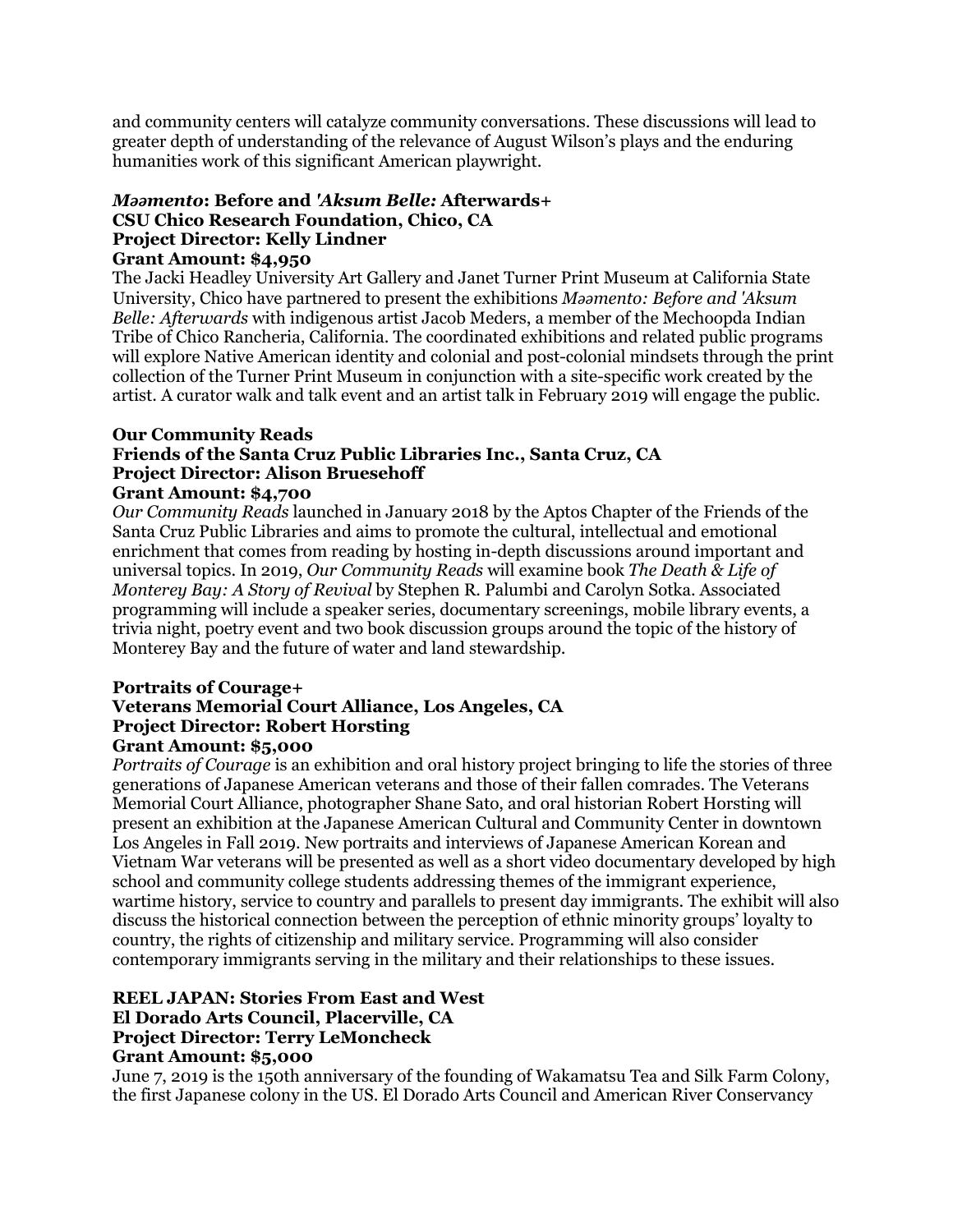will partner on *REEL Japan,* a festival aimed at understanding the Farm's legacy which will include a three-day film discussion program. The series in June 2019 will focus on a Japanese American agricultural icon, aspects of the Japanese experience in rural California, and conclude with a lively screening of samurai films. Each film will include a conversation between the series curator and a principal connected to the film and audience Q&A.

#### **Returned Citizens Theatre Troupe\* Marin Shakespeare Company, San Rafael, CA Project Director: Lesley Currier Grant Amount: \$5,000**

The *Returned Citizens Theatre Troupe* is a group of formerly incarcerated actors who tell autobiographical stories through theater. Actors work with Marin Shakespeare Company staff to craft moving performances and are compensated for their participation in this program. The Troupe will develop and present two to three public performances, with discussions following in May 2019, and will also tour the performance and Q&A in four youth correctional facilities in Marin, Sonoma and Stockton to engage with the incarcerated youth population and the broader public. Past autobiographical vignettes have explored what it's like to spend a year in solitary, getting clean and sober in prison, reuniting with family and the bus ride from the youth facility to the "big house" at San Quentin.

## **Spanish Language & Linguistics Speaker Series at CSU Bakersfield CSU Bakersfield Auxiliary for Sponsored Programs Administration, Bakersfield, CA Project Director: Maryann Parada**

## **Grant Amount: \$5,000**

*Spanish Language & Linguistics Speaker Series* will engage the Bakersfield community in discussing and reflecting upon the social, education and economic importance of Spanish and bilingualism in local context presented in a series of four lectures from March to November 2018. Speakers will include researchers, scholars and practitioners and will highlight the vital functions of Spanish in areas such as the courts, community health and K-12 dual immersion bilingual education. This project seeks to increase public awareness of Spanish language social services and educational programs, build connections between employers and potential employees in these areas and facilitate dialogue on these topics following the lectures.

## **Stories on the Sidewalk**

### **Arts Council of Kern, Bakersfield, CA Project Director: David Gordon**

### **Grant Amount: \$3,000**

*Stories on the Sidewalk* is an educational and entertaining walk through history. The guided walk will lead groups on a stroll through downtown Bakersfield in February 2019, stopping at eleven sidewalk stages featuring actors portraying Kern's famous and infamous residents who shaped the history of the county. Employing scripts written by Kern authors based on research support from journalists and historians, local thespians will portray significant local historical figures from Larry Itliong, co-founder of the United Farmworkers Union, to Alfred Harrell, founder of the Bakersfield Californian newspaper.

#### **The Latin Quarter: Maclovia Ruiz and the Missing Beat+ Museum of Performance & Design, San Francisco, CA Project Director: Kirsten Tanaka Grant Amount: \$5,000**

The Museum of Performance + Design will present *The Latin Quarter: Maclovia Ruiz and the Missing Beat,* which will include an audience Q&A immediately following the performance. The